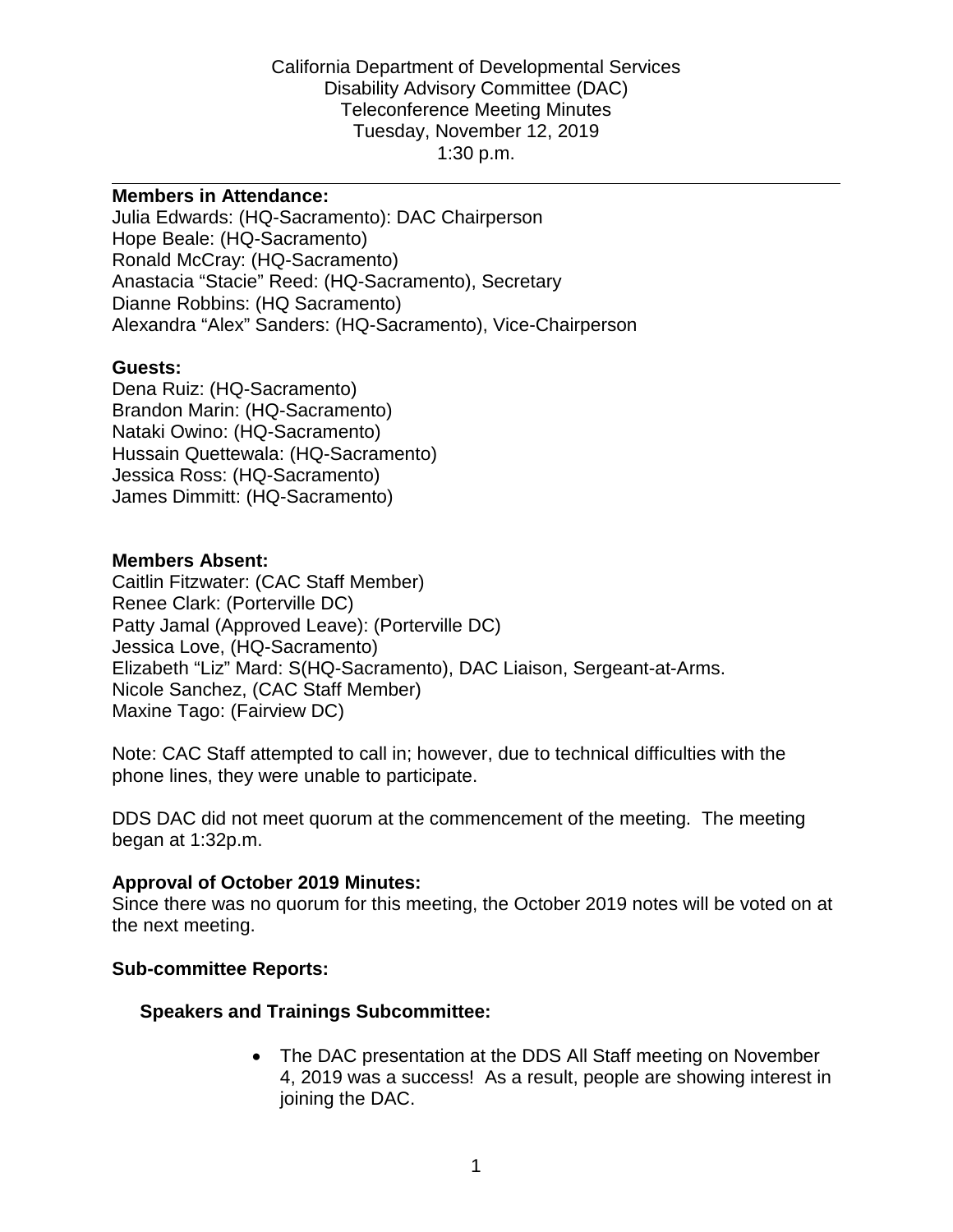• The DAC is starting to develop the speaking event for February 2020, which will be in a brown bag lunch format. Julia will be reaching out to Stop Stigma Sacramento to make the arrangements.

# **DAC Recruitment and Renewals Subcommittee:**

• Julia mentioned that the annual DAC recruitment email release has been postponed until the Director's office approves it.

# **Signage and Logo Subcommittee:**

- Julia indicated that logo activities have been shelved until further notice. However, indicated if anyone has ideas about the DAC's logo, to send it to the DAC email.
- Hussain Quettewala indicated interest in joining the committee, and Julia encouraged him to participate. He can join officially once his application is approved by the Director's office.

# **ADA Taskforce Subcommittee:**

- Julia stated that the next building management meeting is the week of November 18<sup>th</sup>. Efforts with fixes are ongoing. Ronald McCray has been an asset to the subcommittee in doing their regular surveys of the building.
- Julia reported that the presentation at the all staff meeting on November 4<sup>th</sup> yielded suggestions from DDS employees! Paul Choate suggested the use of QR scanners as a possible ticketing system to submit for fixes. Julia passed the suggestion along to Michael Sanchez in Customer Support.
- Efforts to get the toilet paper dispenser moved up on the wall in the disabled stall in the third-floor women's restroom is ongoing as building manager is still researching feasibility. If the project does not get approved, then it will be submitted as a reasonable accommodation to OHRAS.

## **DDS DAC Homepage Subcommittee:**

• Julia reported that project is moving slowly as ITD has a busy workload. Julia called for members and guests to join this subcommittee.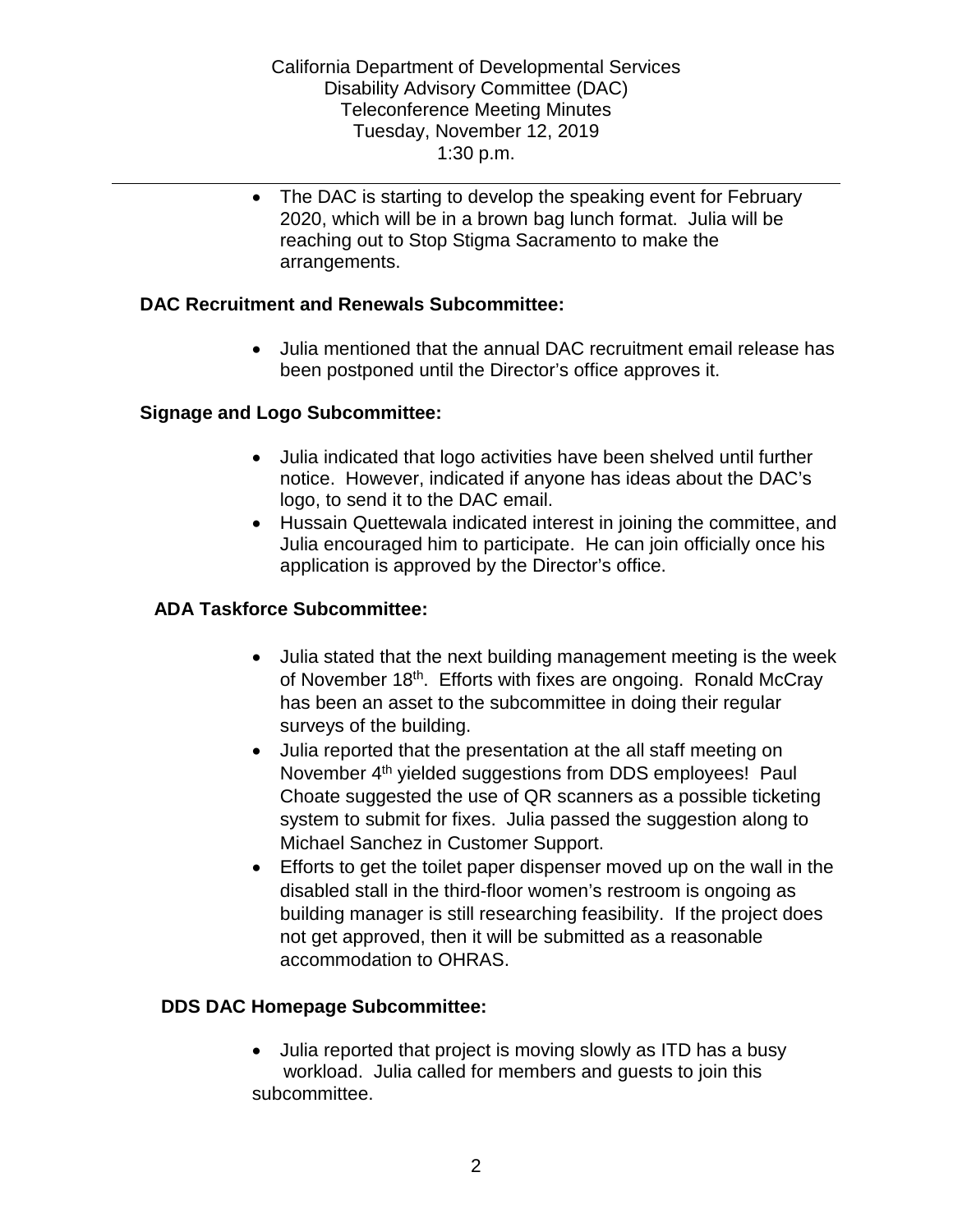# **Annual By-Law Review Subcommittee:**

• Julia advised that this subcommittee will be having their first meeting in mid-November 2019. Meeting invites will be sent to members interested in participating in the review process.

# **DDS CAC DAC Charter Committee:**

- Julia reported that the first DDS and CAC Charter meeting occurred, which Caitlin and Nicole attended. The subcommittee completed a preliminary draft of the Memorandum of Understanding (MOU). The MOU was designed with the intent that it could be used for the future DAC partnerships with other departments. Draft MOU, application and signature pages are currently being reviewed by OHRAS, then CAC and then onto Legal.
- There is also a section of the DAC's By-Laws that allows the DAC to become liaisons with other entities. The DAC does not have to edit the current language in the By-Laws.

## **Announcements**

• Julia stated that Nataki Owino created fun facts for the DAC homepage; however, it was only up for a day due to the overhaul of the DDS homepage. It looked great!

## **Old Business**

# **CHP/CDSS Disability Faire:**

- Julia indicated that the disability faire went well. George Mablango and Angie Romero joined Julia and Alex in volunteering at the DAC booth.
- They saw the Braille library and met potential future special guest speakers!
- They learned about new legislation coming down that would make the use of latex in commercial kitchens and restaurants code violations that result in fines. Latex cannot be used with food as it can cause a reaction in people with an allergy to latex!

## **New Business**

## **New SDAC Chairperson:**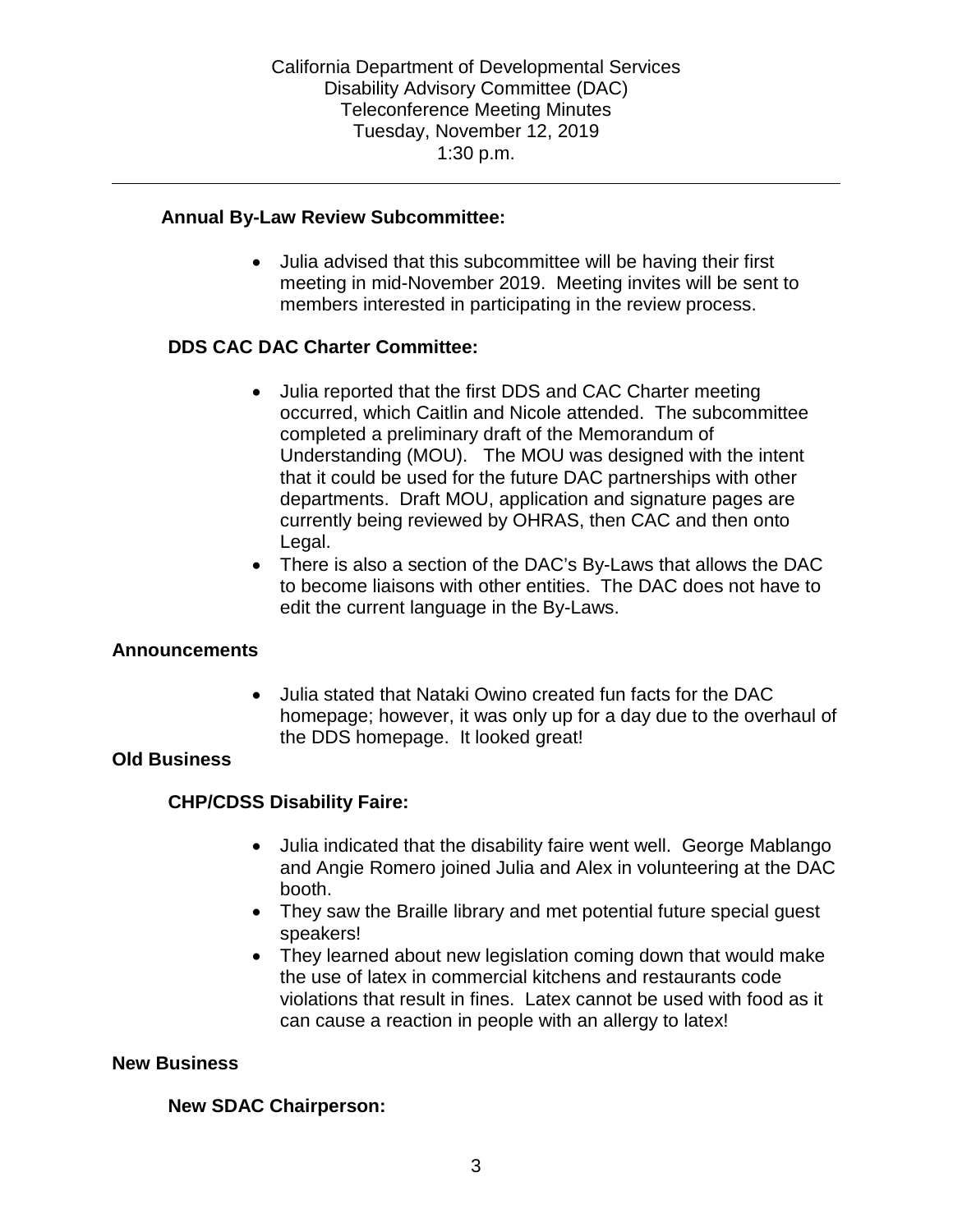California Department of Developmental Services Disability Advisory Committee (DAC) Teleconference Meeting Minutes Tuesday, November 12, 2019 1:30 p.m.

- Julia informed that the DAC unanimously voted for Eduardo Juarez for SDAC chair; however, Eduardo Juarez and Bobby Dutta tied for the position and will lead in tandem, and that she would share an email from the departing SDAC chairperson, Eric Nelson.
- Julia recommended to the DAC that members attend at least one SDAC meeting. You get to meet other DACs and see their accomplishments. You can also participate by phone as there is a call-in option.

# **DAC 2020 Goals:**

- Julia indicated that she will be sharing the goals developed during October's meeting via email and encouraged members to submit more goals for 2020. Julia would like to vote to pass the goals at the next meeting.
- One possible goal will involve fundraising, which will require the appointment of a DAC Treasurer

# **Open Agenda**

N/A

## **Special Guest Speaker**

- James joined the committee as a guest speaker. He has experience in law enforcement and emergency services in Northern California. He currently works in DDS's Office of Protective Services**.**
- James presented personality tests that his staff completed who were interested. The tests delineate personality types in order to provide information on how to best understand, approach and foster meaningful relationships in the workplace. The names of the tests were 5 Love Languages and Enneagram.
- James started with 5 Love Languages questionnaire to determine where everyone's personalities fell within the 5 categories of: 1) words of affirmation; 2) quality time; 3) receiving gifts; 4) acts of service; and, 5) physical touch.
- James mentioned that this activity has improved communications between OPS staff who participated.
- Unfortunately, James ran out of time and was not able to present the Enneagram test, but Julia invited him back to present at a future meeting.